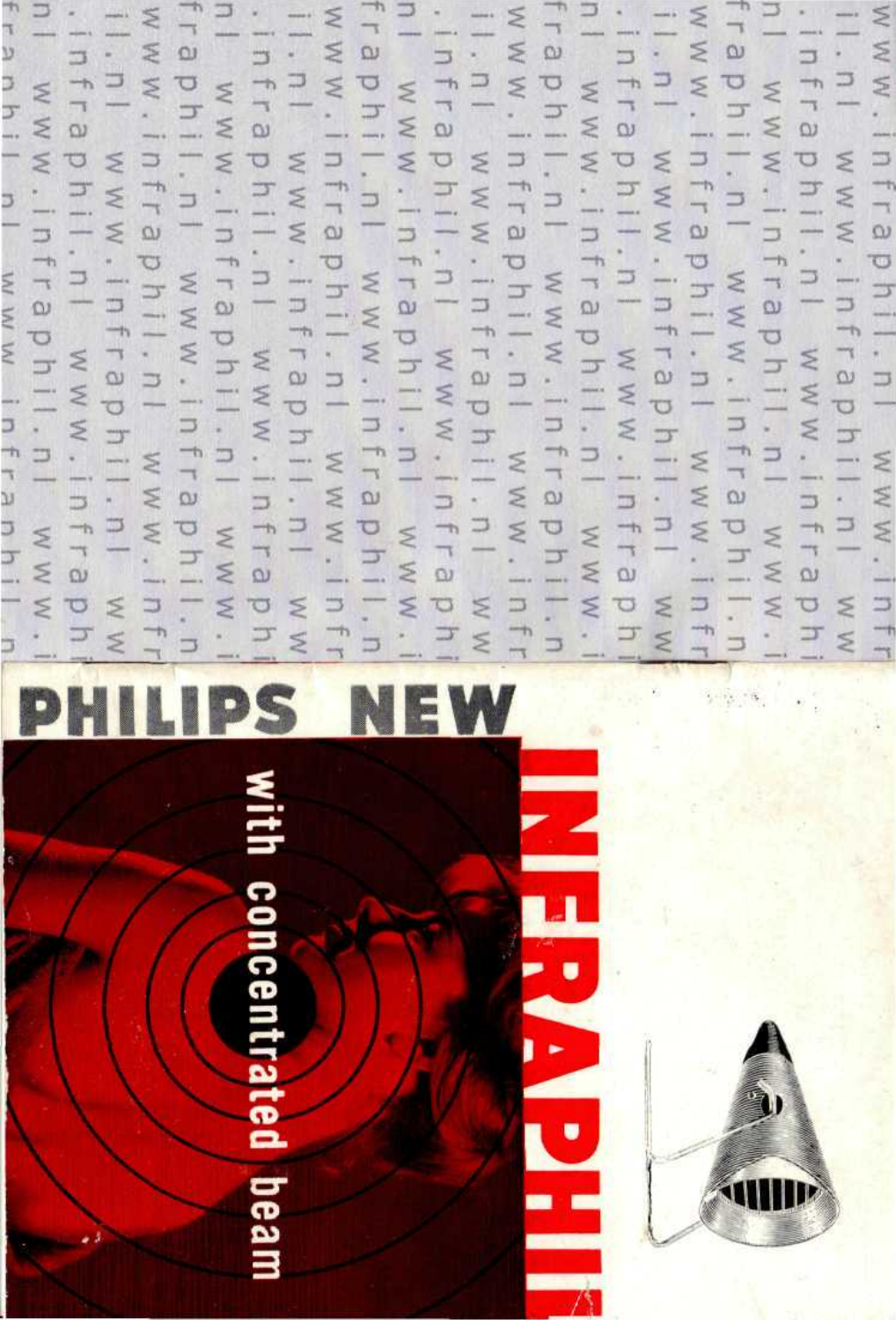# HI 112S **INFRAPHIL**

It is well known that in very many cases heat will hasten healing processes and alleviate pain; the Infraphil is a very effective, convenient source of the necessary heat. By means of the Infraphil the skin and underlying tissue are so warmed that the blood vessels dilate and so promote better circulation. The red blood brings with it the substance necessary for rebuilding and protection, and the waste products are rapidly carried away, thus assisting the

No wonder, then, that the use of the Infraphil is greatly appreciated in so many homes for the treatment of all kinds of minor complaints such as muscular pain, colds, bruises, sprains, slight inflammations and so on. In comparison with the Infraphil, hot water bottles, hot compresses and other sources of warmth are old fashioned and

healing processes and easing pain.

# **Healing Heat**

impractical. At the beginning of a treatment a hot water bottle is usually too hot and later on too cold, with the result that the skin can be burnt before enough warmth has penetrated sufficiently deep. With the Infraphil the degree of warmth is the same from beginning to end: pleasant and constant. The Infraphil is much more convenient in use ; the head or arms can be treated just as easily as the back or shoulder.

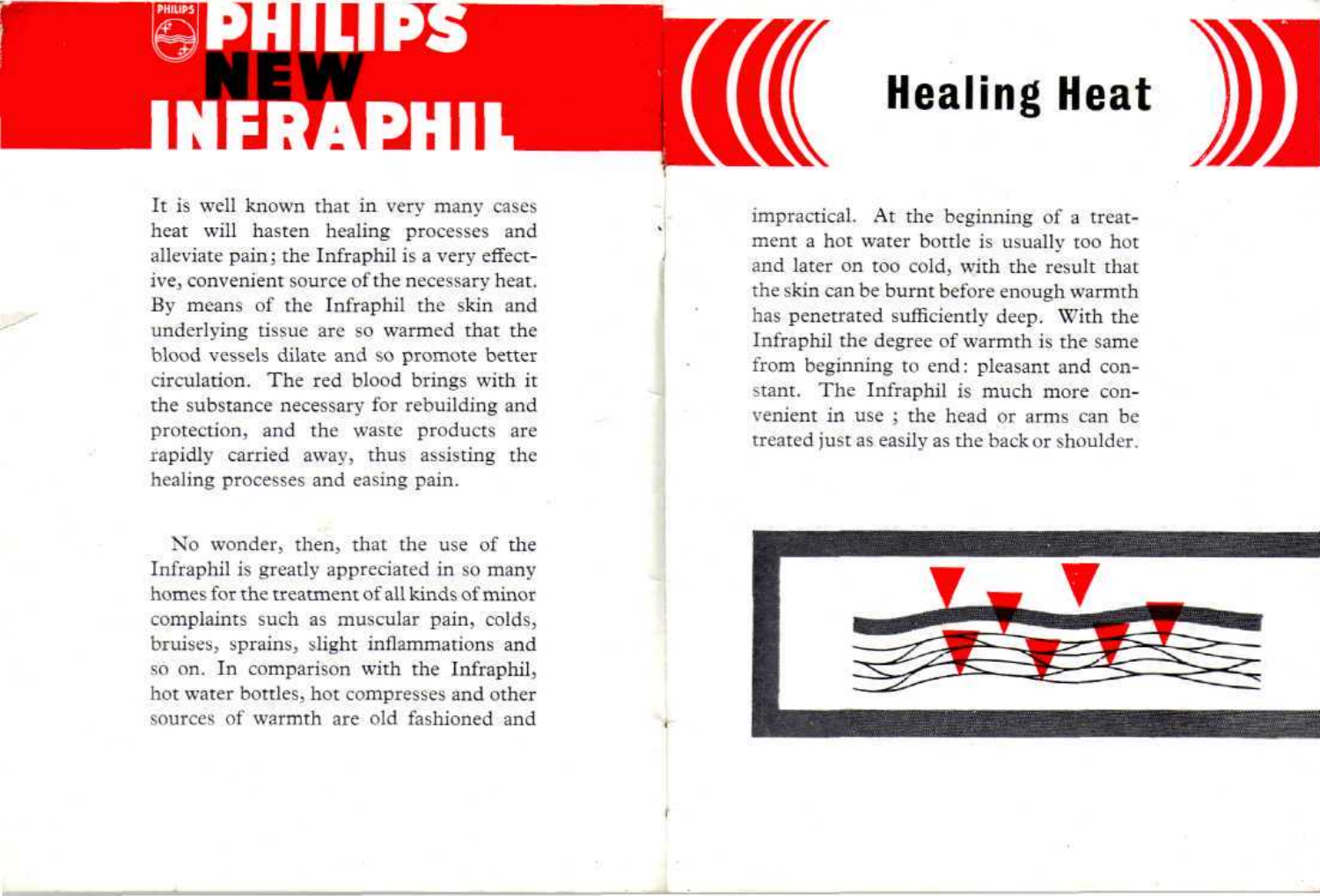The Infraphil is always ready for immediate use ; the moment it is plugged in the full beneficial heat is available. It can be used for children as well as for adults.

Apart from the above applications the Infraphil can be very useful for care of the skin, massage and sport. You will find more about this on page 11, etc.

### **HEALING WARMTH IN EVERY HOME**

**Maximum healing warmth, properly applied. Fifteen minutes of treatment consumes only 4/lOOths of a unit of electricity, a negligible** amount.

## **WHEN PHILIPS INFRAPHIL HELPS**

In cases of muscular rheumatism, muscular Muscular pain or lumbago the Infraphil can nearly **rheumatism** always be used with success. The pain is or pains quickly reduced or disappears altogether. Daily treatment until the pain ceases entirely is essential.

Some forms of rheumatism in the joints will also respond to treatment with the Infraphil ; it will not affect a cure, but it will alleviate the pain, which is often intense. But first consult your doctor.

Many people repeatedly suffer from **Colds** colds every year. Colds are sufficient reason for having an Infraphil in the home, for they can then be suppressed at the start. Even if the cold is well established, treatment with the Infraphil will alleviate that oppressive, stuffed-up feeling.

For sprains or bruises treatment with the **Sprains** Infraphil should be commenced 12 hours & Bruises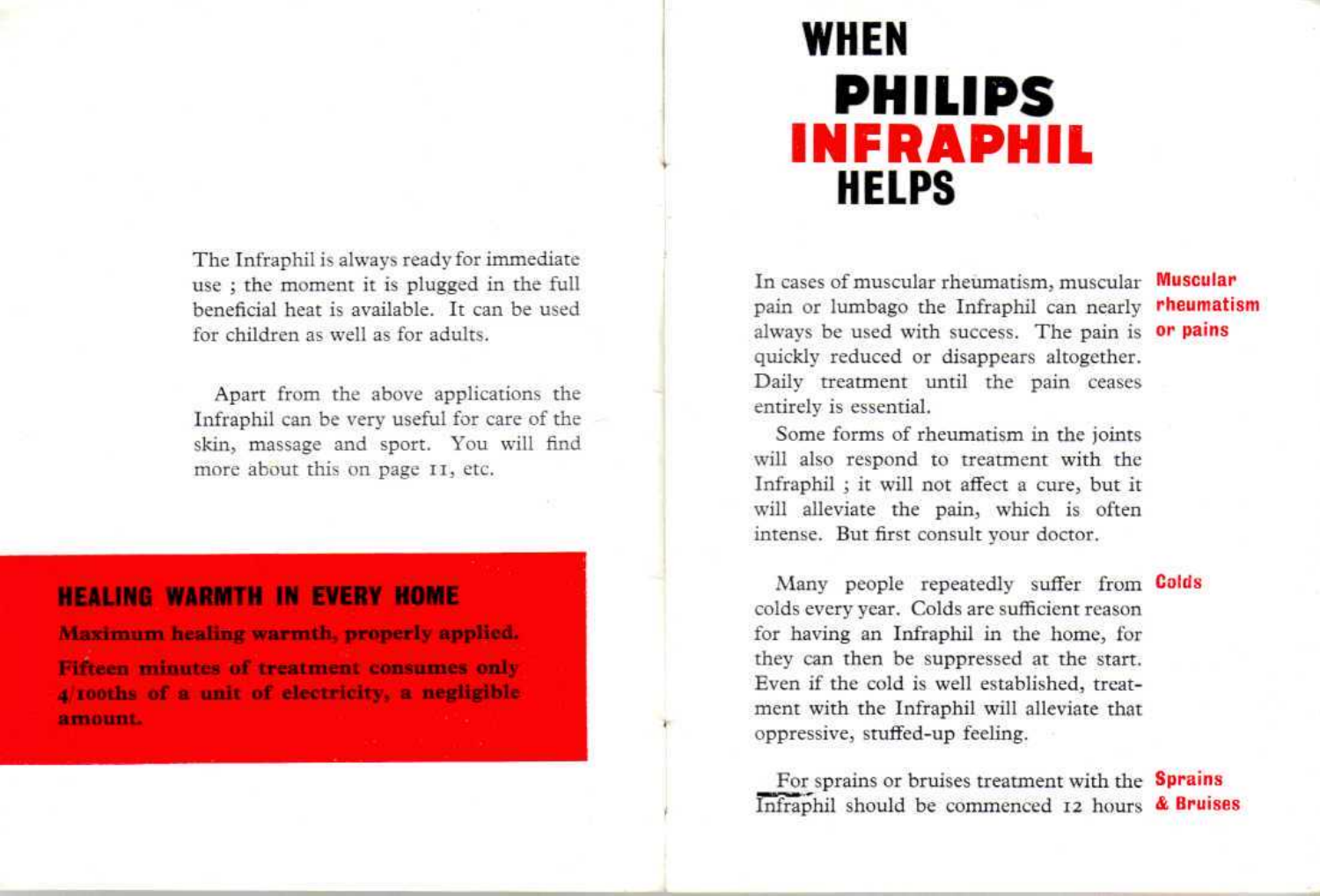after the accident and continued until all pain and stiffness has disappeared. An elastic bandage should also be applied, for support, but this is of course removed for treatment with the Infraphil. In many cases it will not even be necessary to rest the limb ; it is surprising how little pain there is compared with the old fashioned method of rest and compresses ! If the injury is serious always consult your doctor first.

**Inflamed skin,** Immediate treatment with the Infraphil **Boils** will often prevent boils or minor skin inflammation from spreading. Even if the inflammation continues regular use of the Infraphil, combined with medical treatment, promotes rapid healing. If inflammation is extensive or recurrent always consult your doctor.

> **Wounds** Wounds heal more quickly when treated with the Infraphil and the risk of infection is reduced. If the wound is inflamed, however, consult your doctor.

Pain after Pain experienced after a tooth has been **tooth** extracted will in nearly every case be pre**extraction** vented or, if already present, greatly alleviated by treatment with the Infraphil. Should the pain increase, however, the dentist should be consulted. (See page 7 for use of the Infraphil after local anaesthetisation and after taking drugs to kill the pain).

The Infraphil can be used to stop the **Insect bites** itching, pain and skin tension caused by insect bites.

### **When should you consult the doctor?**

The Infraphil is a valuable modern appliance which you can safely use for all those everyday complaints about which you would not normally consult the doctor. If there are any symptoms of real illness or if apparently innocent symptoms persist too long you should see the doctor. It is just as inadvisable to try to cure yourself with the Infraphil as with patent medicines.

In all cases where heat promotes rapid healing or will reduce pain, and there are many, the doctor will approve of, or prescribe, the use of the Infraphil.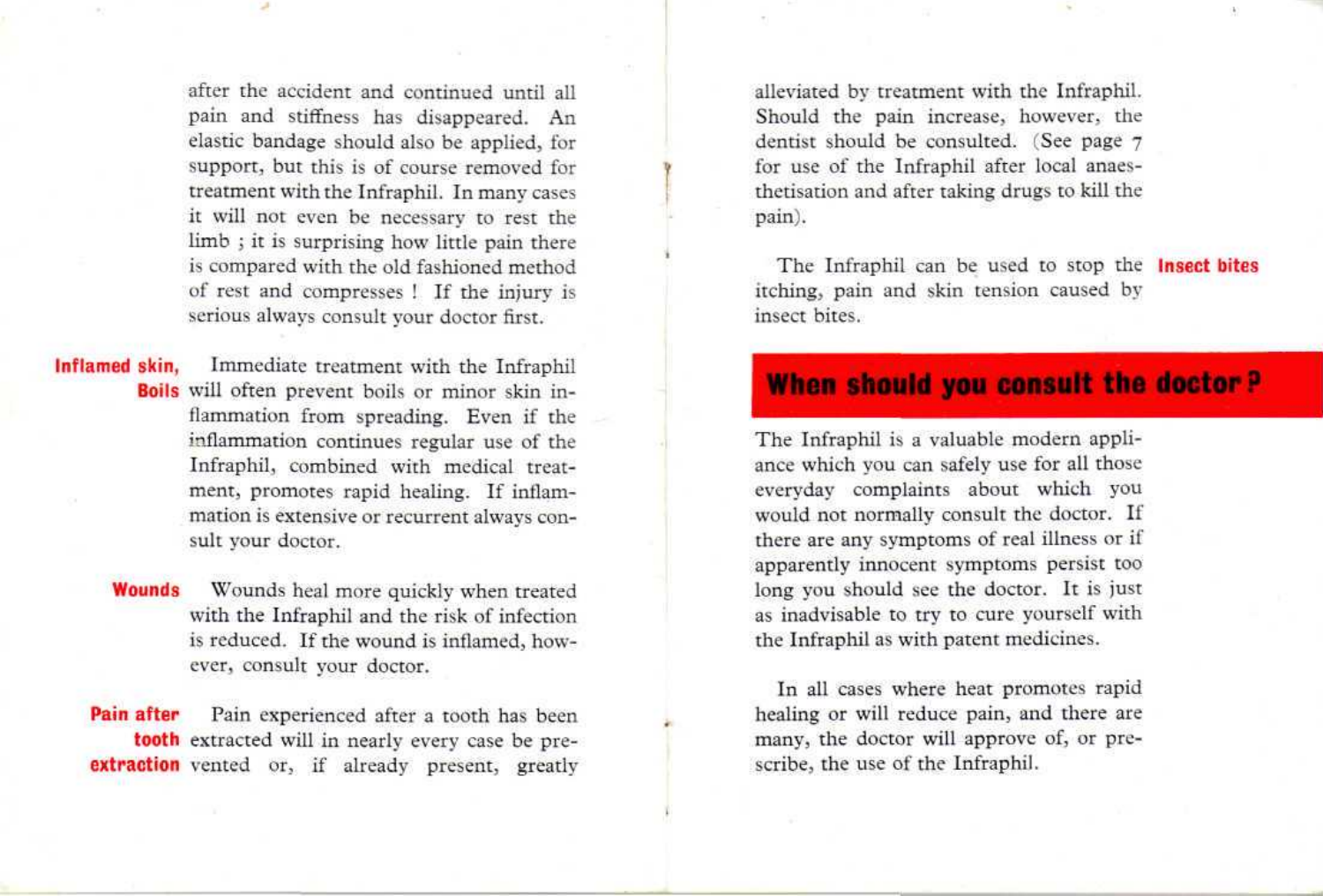# YOUR **INFRAPHIL** IS SO **EASY TO USE**

Infraphil lamps are made for A.C. or D.C. 210, 220/230, 240 and 250 volts. The voltage is marked on the front of the bulb. See that this is correct for your domestic supply.

The lamp has a 3-core flexible cable. The **green** lead must be connected to the 'earth' terminal of a three-pin plug ; the **red** to the positive terminal and the **black** to the negative terminal. If the plug is unmarked, or if you are in any doubt, consult a qualified electrician.

As soon as the lamp has been switched on by putting the plug into the wall socket you can commence the treatment.

### **Distance from the skin**

This should be arranged to suit your own requirements. The heat should feel pleasant, without any sensation of burning ; the average distance is from IO to 15 inches.

*If the Infraphil is used af ter drugs have been taken to reduce pain or after a local anaestketic has been*



*administered (e.g., by the dentist) and also in certain cases of illness, your response to heat may be diminished and care should then be taken not to place the lamp too close (no closer than* 10 *inches). Otherwise you may not be aware that too much heat is being applied.*

### **Exposure Time**

There are no rules as to the duration of the application or treatment ; these may be unlimited and, if required, repeated several times daily. For example twice daily for 15 minutes each time would be suitable and, in fact, better than one daily application lasting 30 minutes.

# **IMPORTANT**

*Keep all inflammable materials aiuay from the path of the radiation.* Celluloid combs, spectacle frames, petrol, etc. would be liable to catch fire or to scorch.

*If the face is to be treated, in the region of the eyes, it is advisable to keep the eyes closed.*

*Sudden local cooling immediately after the treatment, especially of the head should be avoided.*

*Care of the Lamp. Do not subject the lamp to heavy shocks.* The incandescent filament attains very high temperatures when it is switched on and it can be damaged by being put down very abruptly.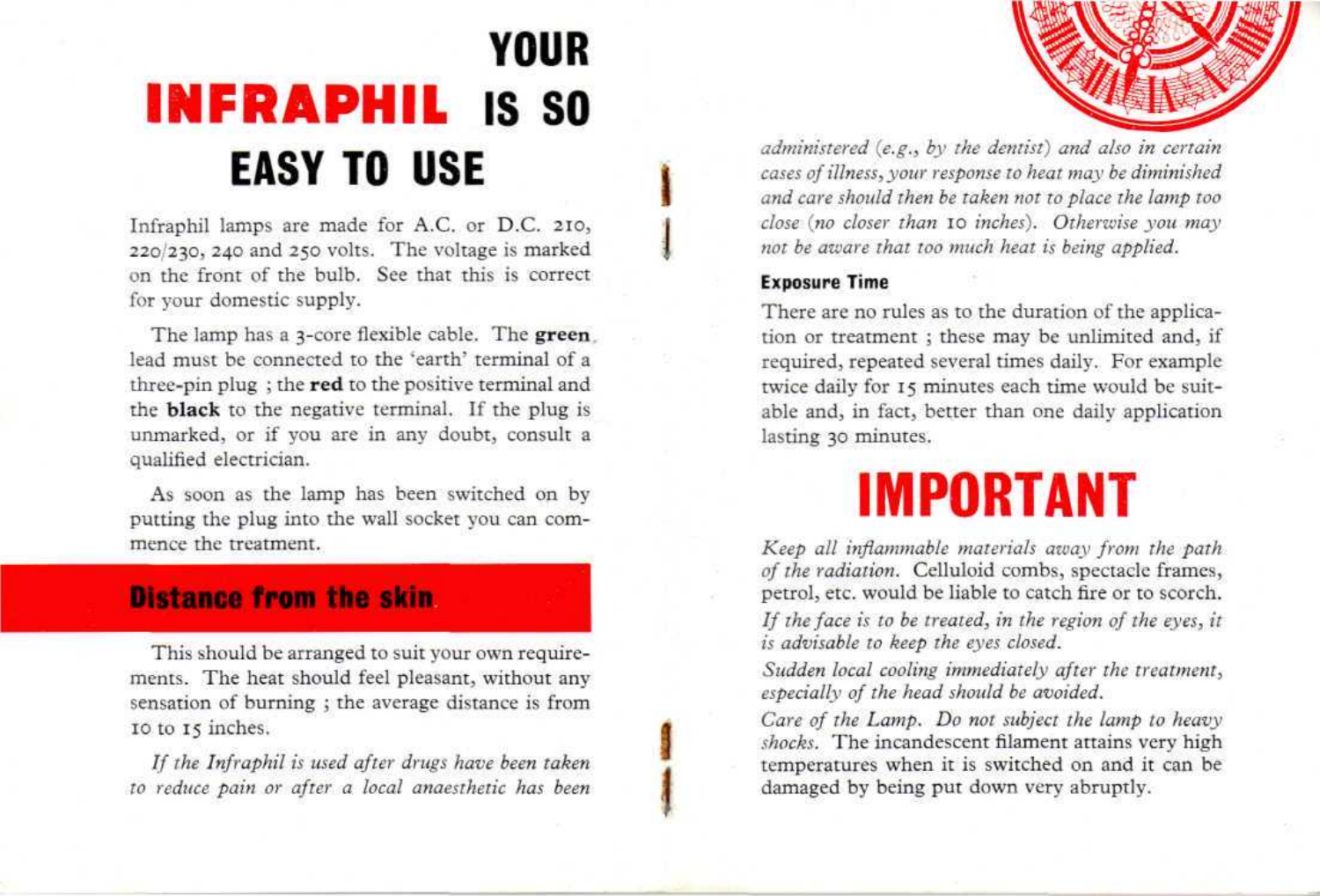# **\$ PHILIPS NEW INFRAPHIL**



### **Moulded prismatic type of lens**

The front of the lamp is, in effect, a lens, by means of which the radiation is concentrated over the affected area.

This newly designed Infraphil lamp is very compact and convenient in use; the results are even better



### **Special Filter**

than before.

The face of the lamp has a red filter which minimises the visible light rays without affecting the therapeutic value of the infra-red rays.



### **Unbreakable glass**

Even when burning, the lamp is resistant to sudden cooling, e.g., due to splashes of water, etc.

### **Internal reflector**

The bulb is silvered on the inside and the reflecting properties can never be impaired by damage or tarnishing.

Owing to the special shape of the bulb the silvering is extended to the rear of the filament so that all the heat is thrown forward in a concentrated beam.

# **Model KL 7500**





### **Special filament**

The source of the beneficial heat is a special filament, mounted on the axis of the bulb.



r

### **Handy fitting**

The fitting in which the Infraphil lamp is mounted is simple and efficiënt. It can be placed on the table or mounted on the wall for use in any direction. For safe storage the handle should be raised so that the lamp is in a vertical position, so that the face of the lamp is protected by the stand.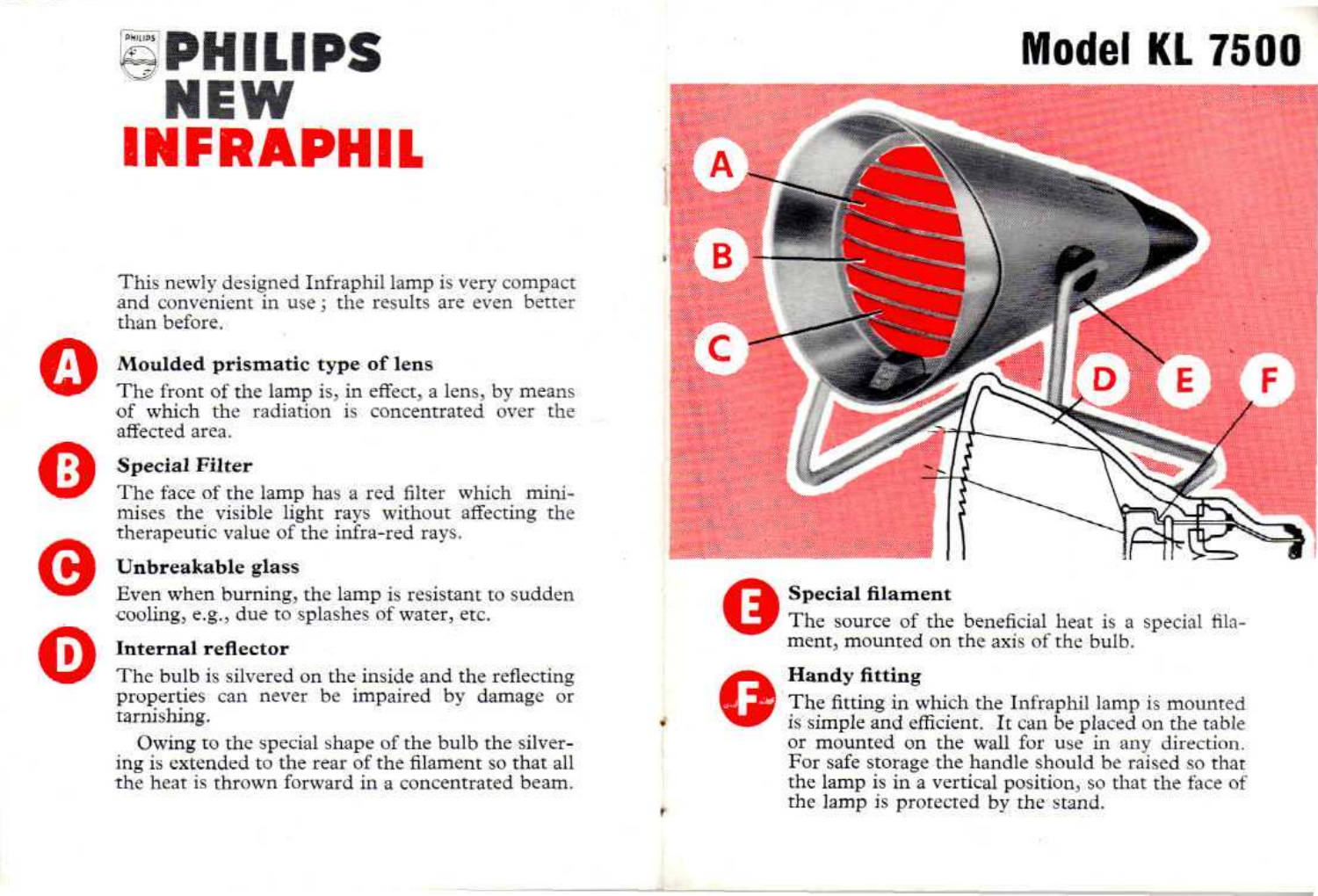

### **LOOK AFTER YOUR APPEARANCE**

**Care of** To ensure a clear, healthy skin the circulathe skin tion of blood to the face should be as efficiënt as possible. It is not possible to apply the massage necessary to achieve this yourself, but treatment with the Infraphil produces the same effect. The blood vessels are thereby dilated, the supply of health-giving elements to the skin is increased and the skin is, as it were, cleansed from within arresting the development of wrinkles, blackheads and enlarged pores. Face creams are absorbed much more readily if the Infraphil is used before and after application. The Infraphil is equally suitable for dry or greasy skins.

Daily treatment with the Infraphil, if Falling necessary combined with scalp massage, is hair often beneficial in checking seasonal loss of hair.

Chapped hands and feet, numb fingers, Chilblains, cold feet, ulcers caused by varicose veins, numb etc. all respond well to treatment with the fingers Infraphil, for all these ailments are due to the same cause ; poor blood circulation. The warmth from the Infraphil dilates the blood vessels and so improves the circulation. It is important to commence this treatment as early as possible.

### The effects of massage are appreciably **Massage**

reinforced by prior or simultaneous treatment with the Infraphil. The muscles become more supple and circulation is encouraged to an extent that can never be achieved with massage alone. Thus subcutaneous haemorrhage and accumulations of fat and fluid, for instance, disappear more rapidly.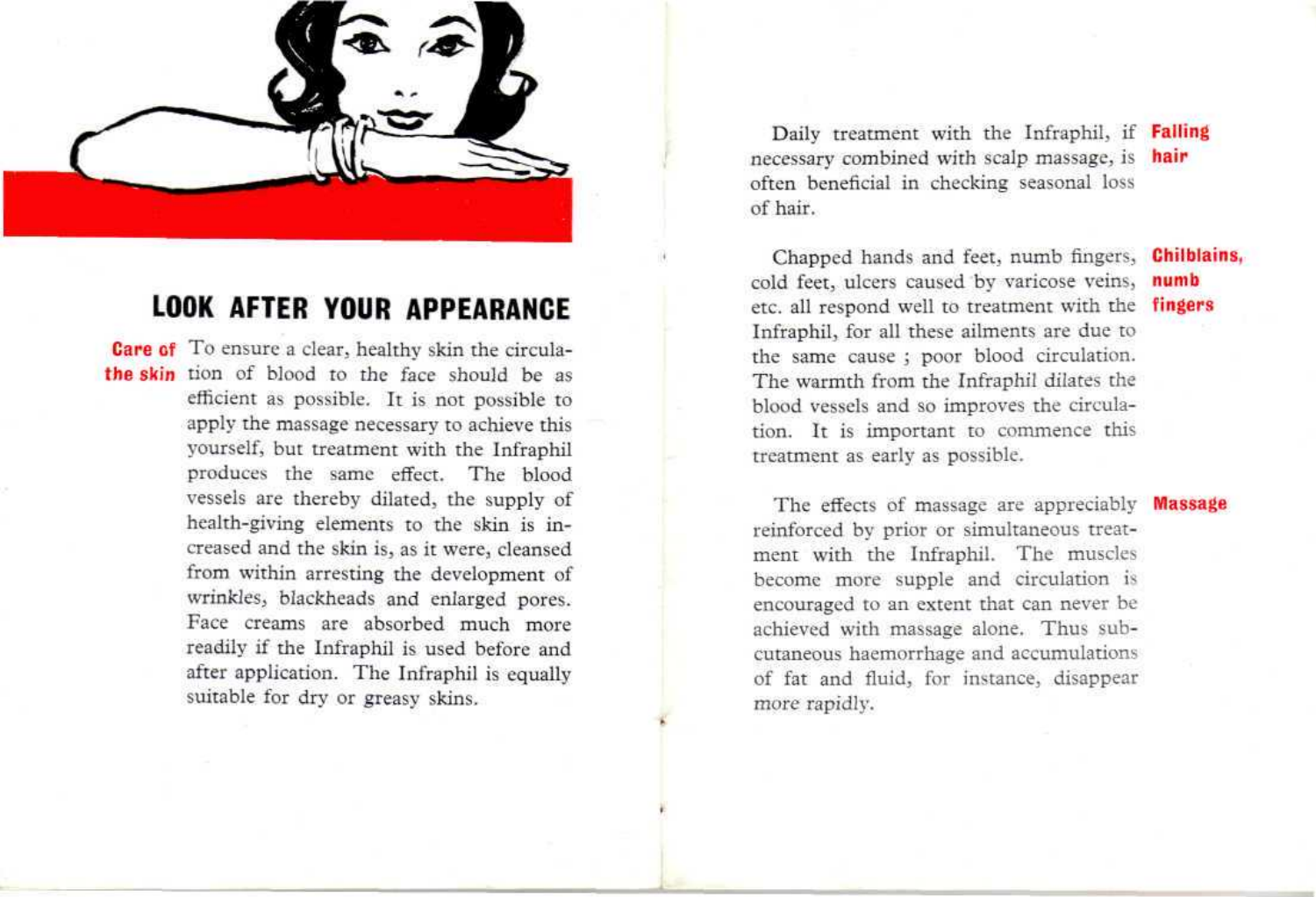# **THE INFRAPHIL**



•

# AND SPORT

**Greater** Athletic performance is dependent not only achievements on muscular power, but also upon the extent with which the muscles are supplied with blood. The use of the Infraphil prior to taking part in athletics increases circulation and so produces the most favourable starting conditions. During intervals for rest the Infraphil, if necessary in conjunction with massage, assists in dispelling fatigue, muscular cramp and stiffhess. The increased circulation of blood carries off the waste products from the muscles and brings them new energy.

Quicker Sprains, muscular cramp, bruises, etc. **healing of** are common to all forms of sport, and the **minor injuries** Infraphil can render valuable service.

If renewal of the lamp is necessary it can be removed from the holder in the following manner.

**RENEWING**

**THE**

**LAMP**

First remove the screw from beneath the housing, this can be done quite easily with the aid of a small screwdriver releasing the grille.

To remove the lamp press it inwards and give about i/8th of a turn in the anticlockwise direction.

The new lamp can be inserted in only one position ; the three pins in the cap must engage with the slots in the holder. Press it in and give i/8th turn clockwise. Replace the grille and secure with the retaining screw.